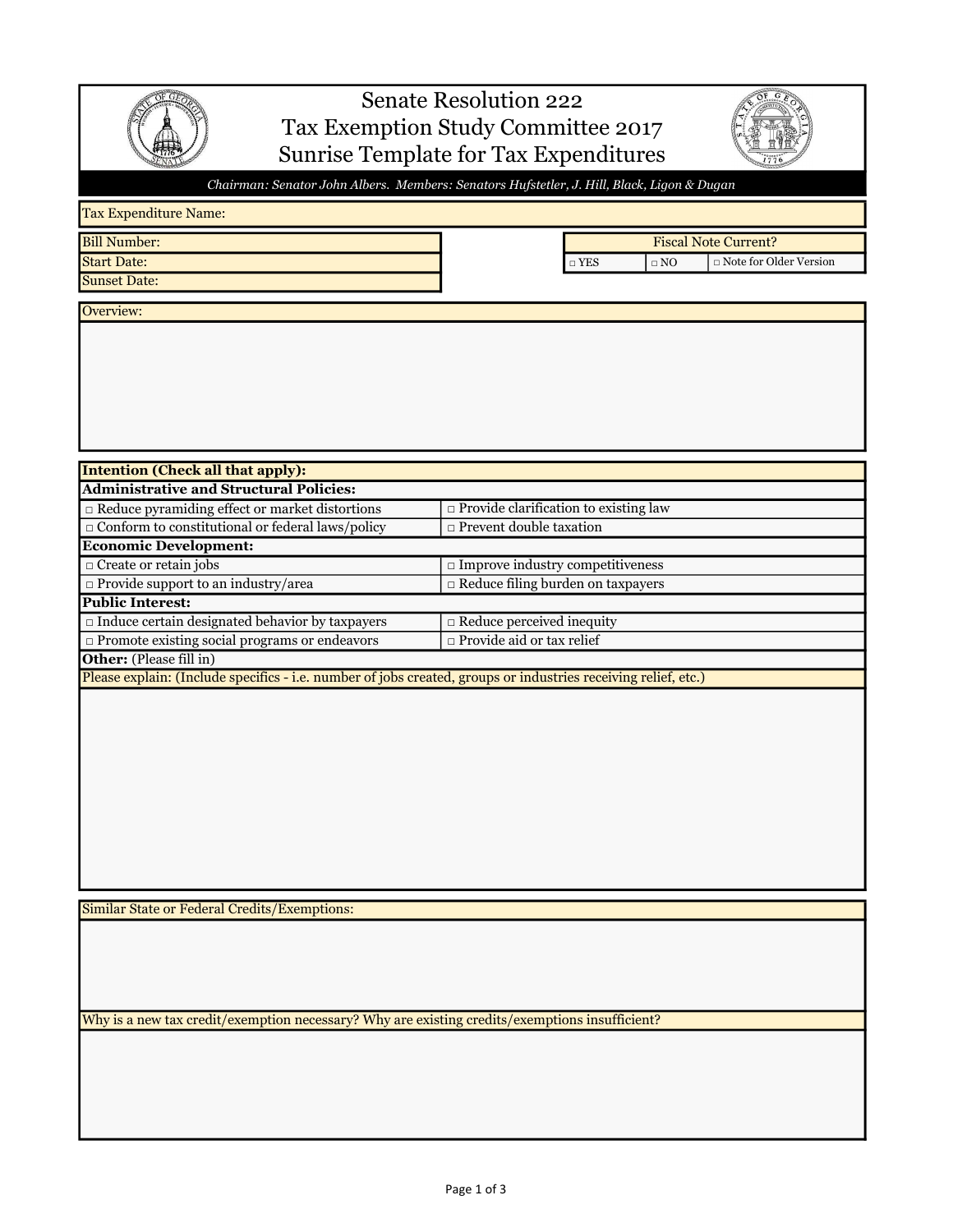

## Senate Resolution 222 Tax Exemption Study Committee 2017 Sunrise Template for Tax Expenditures



Chairman: Senator John Albers. Members: Senators Hufstetler, J. Hill, Black, Ligon & Dugan

Evaluation Criteria

Part One: For all Tax Expenditures Efficiency: What ROI will the State and local governments receive due to this investment? List both tangible and intangible costs and benefits.

Certainty: Will there be a defined impact on the State and intended beneficiaries? Explain.

Evaluation: What data will taxpayers report to allow evaluation of the exemption? Where will this data be kept?

Target Group: How is this tax expenditure crafted to target intended beneficiaries? How are benefits distributed across the State? How will other businesses/individuals be affected?

Transparency: Are the costs and benefits for the tax expenditure clear and measurable? How?

Simplicity: What will be the administrative burden on the State? The compliance burden on taxpayers?

Ownership: Will State agencies be able to provide proper administration and oversight of the tax expenditure?